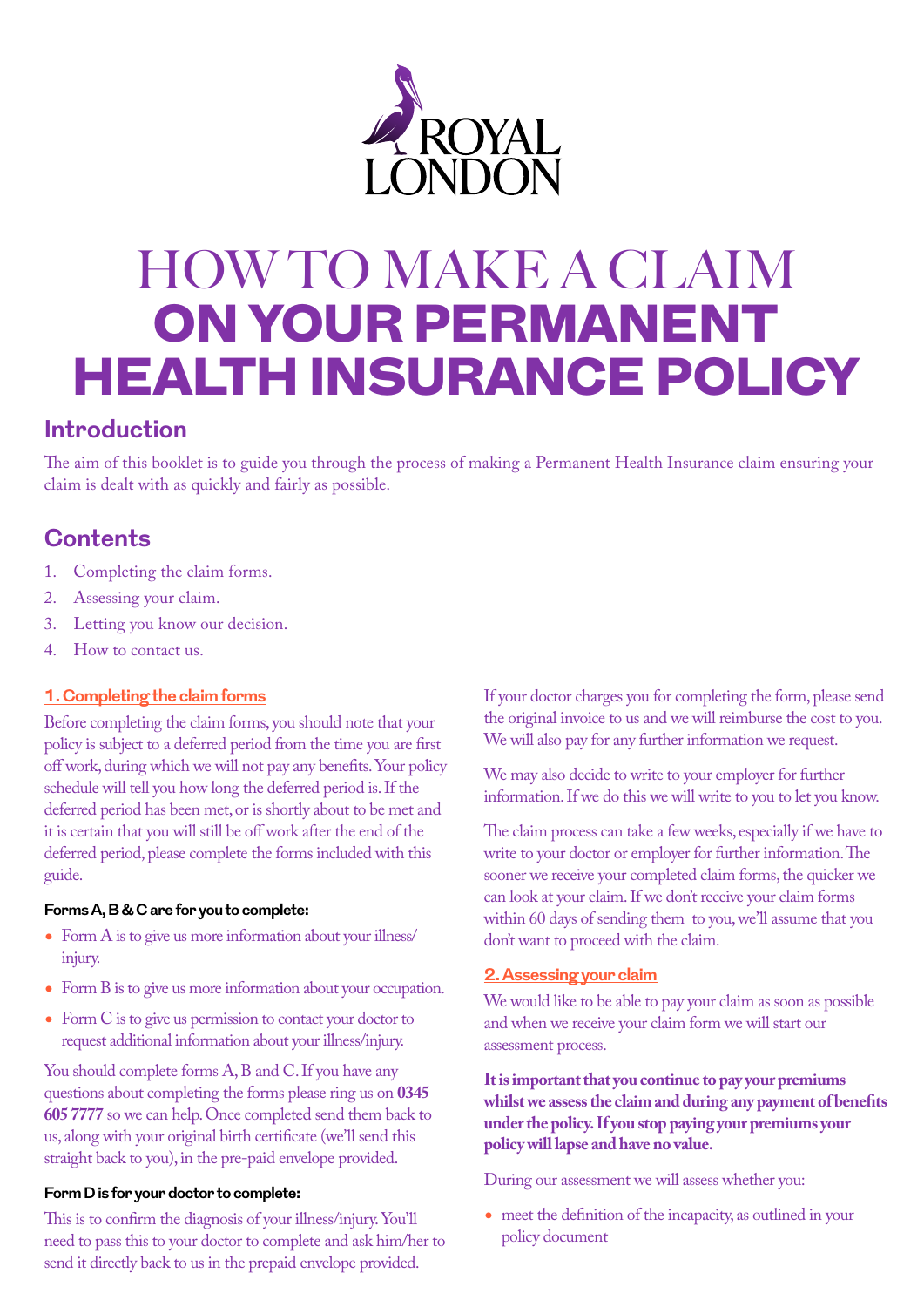• informed us of all the relevant information covering your health at the time you took out the policy.

We may be able to complete our assessment from the details provided in the claim forms. However, in some cases we may need to request further information from your doctor, other medical practitioner, e.g. your hospital consultant, or possibly your employer. If we do this we'll write to you to let you know. Requesting this information means it could take us a little longer to assess your claim but ensures we make a fair decision. Any charges for requesting this information will be paid for by us.

## **3. Letting you know our decision**

As soon as we have completed our assessment we'll write to you to let you know our decision. Our decision will either be to:

- pay your claim in full
- decline your claim.

#### **Paying your claim**

If we agree to pay your claim we will start payment of your claim benefits one month after the end of the deferred period. As explained above, the deferred period is a period of time when you are first unable to work, during which we will not pay any benefits. Your policy schedule will tell you how long your deferred period is. The income we will pay is free from income tax. **It is important that you continue to pay your premiums during any payment of benefits under the policy. If you stop paying your premiums your policy will lapse and have no value.**

Provided your policy remains in-force, the claim payments will continue to be paid to you but are conditional on you being unable to carry out your usual occupation due to accidental injury or sickness. We will contact you on a regular basis to check your situation and may ask for further information to assess your ongoing claim.

We will stop paying your benefits when one of the following first happens:

- you no longer meet the policy definition of being totally unable to perform your own occupation
- you return to work
- you start a different occupation
- the end of the policy term is reached, or
- if you die.

If you return to work for a reduced number of hours, we may pay you a rehabilitation benefit.

Where you have been receiving Incapacity Benefit but you return to work for a reduced number of hours per week in your occupation or another occupation for which we agree to provide insurance cover, we will, instead of paying Incapacity Benefit, pay a Rehabilitation Benefit to you from the date when you return to such work:

- for a period of one year
- until you resume your normal hours of work or
- until the end of the term

whichever is the shortest.

The amount of Rehabilitation Benefit will be the Incapacity Benefit reduced by a proportion which will be calculated by dividing your monthly earnings after returning to work by your average monthly earnings in the 12 months prior to the relevant period of incapacity. In all cases, such earnings will exclude any overtime, bonus or discretionary payments. The Rehabilitation Benefit will be paid at the end of each complete month and a reduced amount will be paid to cover the period from the date of the last full payment of rehabilitation benefit until the date when we stop paying Rehabilitation Benefit.

If, within six months of the end of any period of incapacity, you become incapacitated from the same or a directly related condition, the new period of incapacity will be treated as a continuation of the previous period of incapacity. This means that:

- if your previous period of incapacity ended after you had completed the associated deferred period, a new benefit will start immediately or
- if your previous period of incapacity ended during the associated deferred period, the new deferred period will be limited to the remaining part of the previous deferred period.

#### **If we decline your claim**

We may decline your claim for several reasons:

- you do not meet the policy definition of 'incapacitated', i.e. you are not able to carry out your own occupation. However, you will not be considered to be incapacitated if you are unable to follow your own occupation but are following some other occupation. This definition of Incapacitated means that you will not be able to claim Incapacity Benefit if you are able to undertake any form of work in your own occupation or are actually working in some other occupation.
- you gave us incorrect information when you applied for the policy which, had we known, would have resulted in us declining your application for cover.
- you change occupation to one which we don't provide cover for.
- you stop working in your occupation for any reason other than as a result of incapacity.
- you are not resident in the United Kingdom, the Channel Islands or the Isle of Man for at least nine months in each year.

Our letter to you will let you know the exact reason why we have declined your claim. Your cover may be able to continue as before (providing you continue to pay the premiums). However, if we decide we would have declined your application or we were not informed at the time a change was made, i.e. changed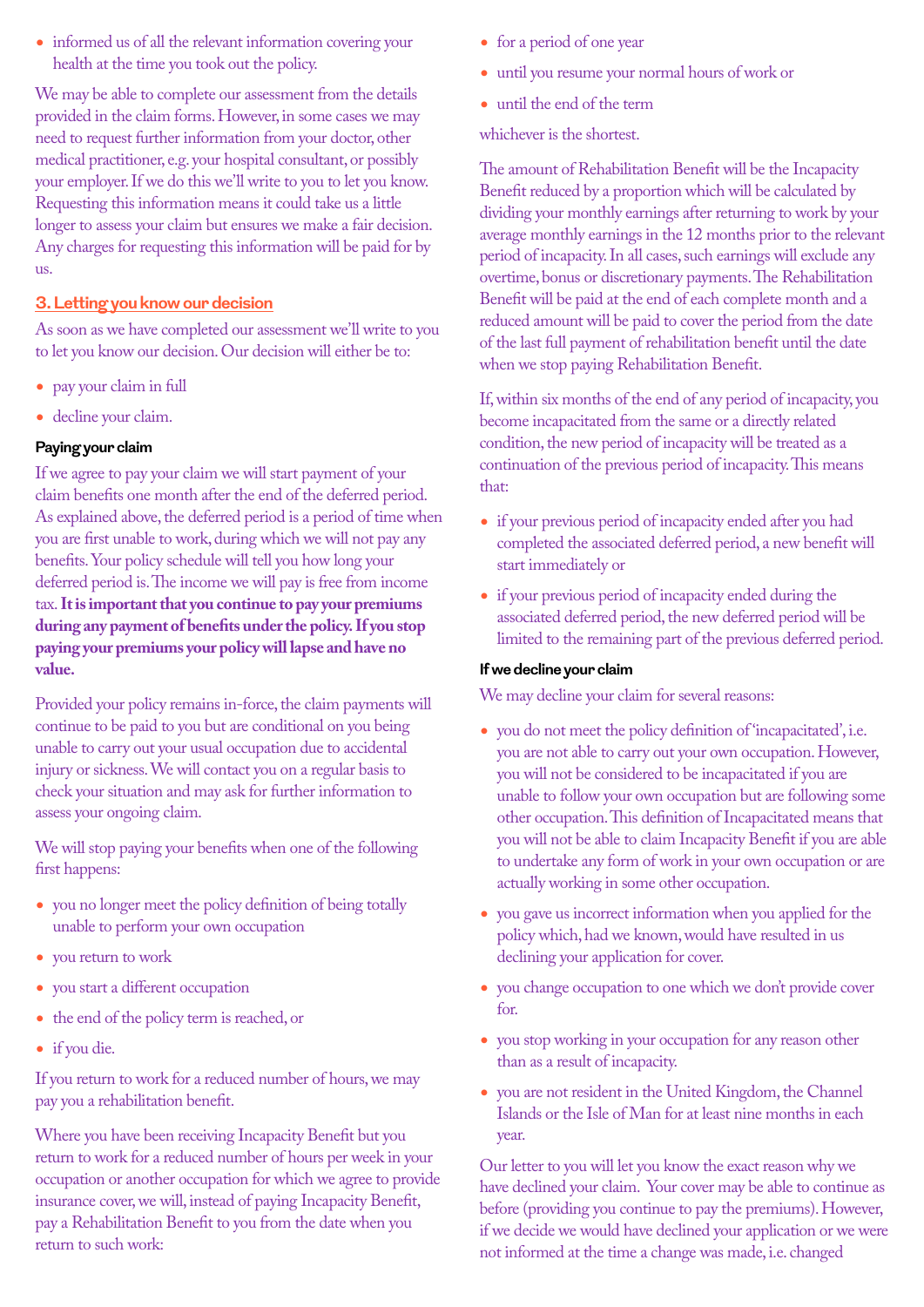occupation to one we don't cover, no longer in employment or not UK resident for nine months per year, then we will end your policy and send you a cheque for a refund of the premiums paid (for changes made mid term the refund is from the date of the change rather than all the premiums paid).

## **Appealing our decision**

If we decline your claim we'll explain why we've made that decision and give you the opportunity to let us know the reasons why you feel our decision is wrong, if that is the case. Your claim will then be reviewed and we will obtain any further evidence that may be required before we let you know our final decision.

If you remain unhappy with this decision, you can refer your complaint to the Financial Ombudsman Service (FOS), which provides consumers with a free independent service for settling disputes with financial firms. Any referral must be made within six months of the date of our final decision. Contact details are as follows:

Financial Ombudsman Services (FOS) Exchange Tower London E14 9SR.

Telephone: 0300 123 9123

Email: [complaint.info@financial-ombudsman.org.uk](mailto:complaint.info@financial-ombudsman.org.uk)

# **4. How to contact us**

If you need to contact us simply ring us on **0345 605 7777**. You can ring us Monday to Friday 8am-8pm or Saturday 8am-5pm, including bank holidays but not Christmas Day, Boxing Day and New Years Day. It will be helpful if you have your policy number to hand so we can find your details quicker.

If you prefer, you can write to us at:

Life Policy Claims Royal London Churchgate House 56 Oxford Street Manchester M1 6EU